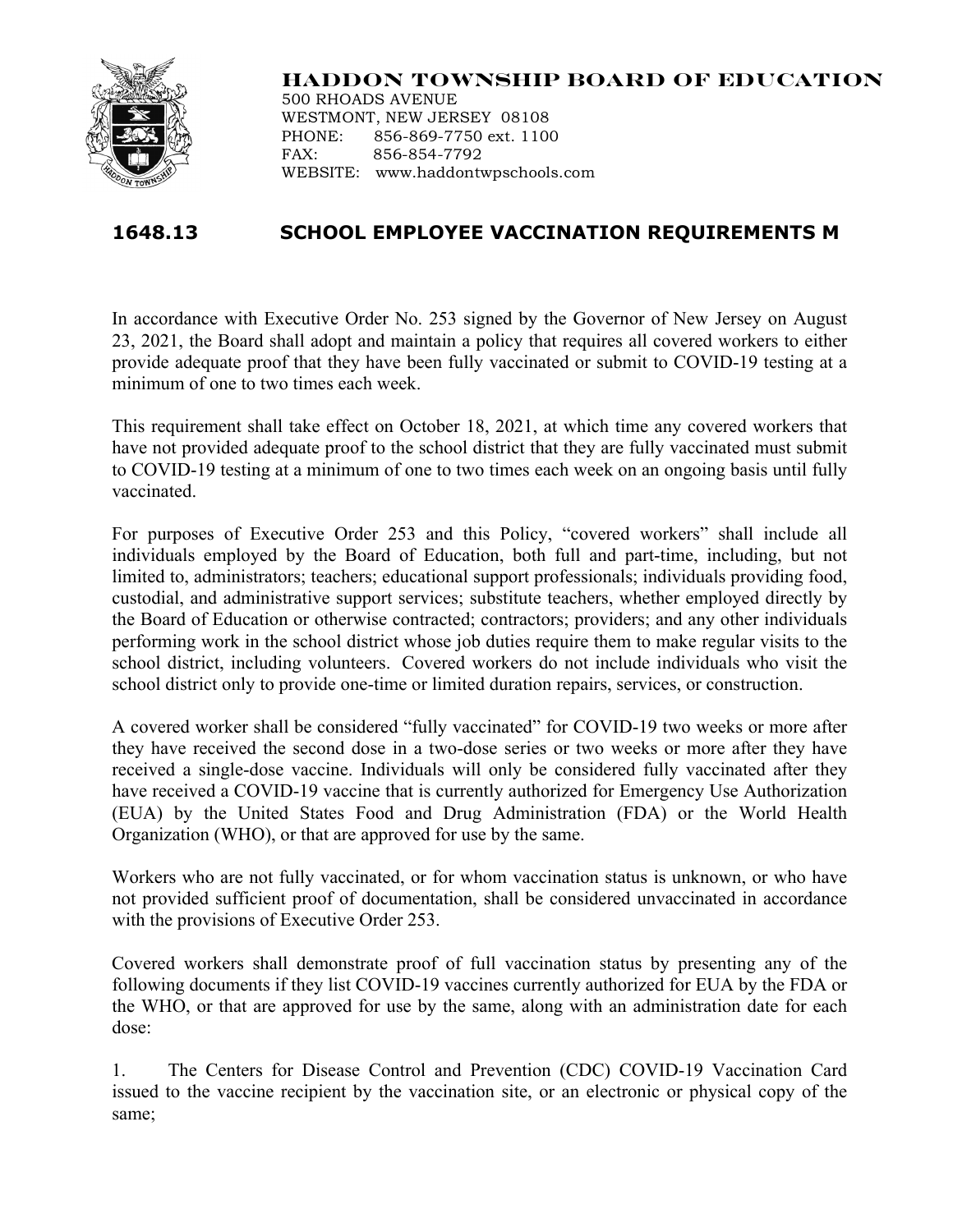2. Official record from the New Jersey Immunization Information System (NJIIS) or other State immunization registry;

3. A record from a health care provider's portal/medical record system on official letterhead signed by a licensed physician, nurse practitioner, physician's assistant, registered nurse, or pharmacist;

4. A military immunization or health record from the United States Armed Forces; or

5. Docket mobile phone application record or any State specific application that produces a digital health record.

The Board of Education's collection of vaccination information from covered workers shall comport with all Federal and State laws, including, but not limited to, the Americans with Disabilities Act, that regulate the collection and storage of that information.

To satisfy the testing requirement of Executive Order 253 and this Policy, an unvaccinated covered worker must undergo screening testing at a minimum of one to two times each week, to be determined by the Superintendent of Schools.

An unvaccinated covered worker is required to submit proof of a COVID-19 test. The unvaccinated covered worker may choose either antigen or molecular tests that have EUA by the FDA or are operating per the Laboratory Developed Test requirements by the U.S. Centers for Medicare and Medicaid Services.

Where a Board of Education provides the unvaccinated covered worker with on-site COVID-19 test(s), the school district may similarly elect to administer or provide access to either an antigen or molecular test.

If the covered worker is not working on-site in the school district during a week when testing would otherwise be required, the Superintendent or designee may not require the worker to submit to testing for that week. This requirement shall not supplant any requirement imposed by the Board of Education regarding diagnostic testing of symptomatic workers or screening testing of vaccinated workers.

The Board of Education shall track test results required by Executive Order 253 and must report those results to the local public health department.

Nothing in Executive Order 253 and this Policy shall prevent a Board of Education from revising this Policy to include additional or stricter requirements, as long as such revisions comport with the minimum requirements of Executive Order 253.

Executive Order 253 authorizes the Commissioner of the Department of Health (DOH) to issue a directive supplementing the requirements outlined in Executive Order 253, which may include, but not be limited to, any requirements for reporting vaccination and testing data to the DOH. Actions taken by the Commissioner of the DOH pursuant to Executive Order 253 shall not be subject to the requirements of the Administrative Procedure Act, N.J.S.A. 52:14B-1 et seq.